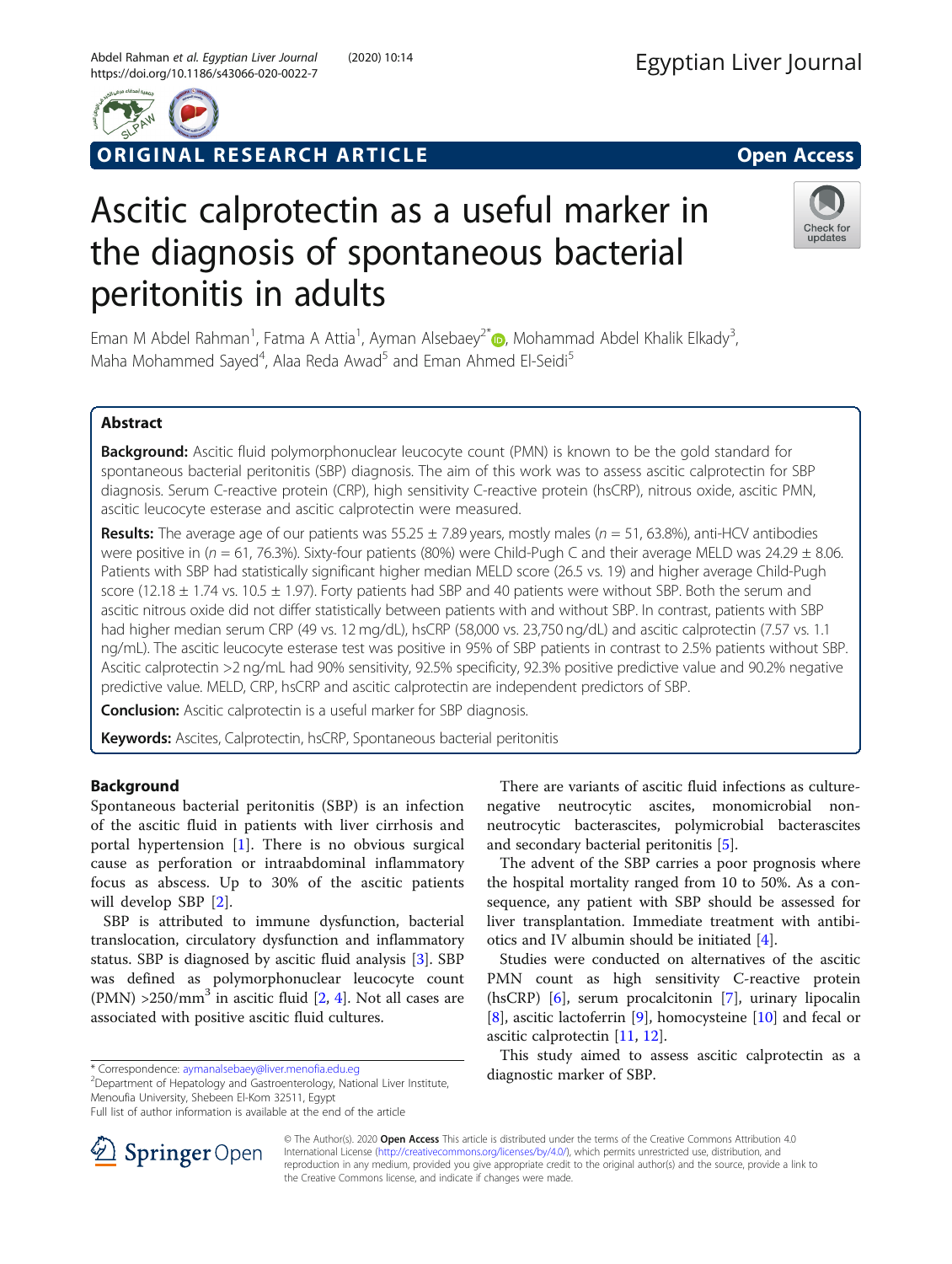#### Methods

Patients were recruited from the outpatient clinics of the Internal Medicine Department, Faculty of Medicine for Girls, El Azher University, Department of Hepatology and Gastroenterology, National Liver Institute, Menoufia University and Theodor Bilharz Research Institute, Cairo Egypt. The study was approved by the institutional review board of Faculty of Medicine for Girls, El Azhar University.

This study enrolled 80 patients out of 300 patients with decompensated liver cirrhosis with ascites who were referred for paracentesis, evaluation of abdominal pain or exclusion of ascitic fluid infection in patients with hepatic encephalopathy or gastrointestinal bleeding. Liver cirrhosis was diagnosed according to the characteristic clinical, laboratory, radiological findings that are supported by previous liver biopsy if available and not contraindicated [\[13](#page-4-0)].

History taking, full clinical examination, liver function tests, serum creatinine, CBC, INR, serum hsCRP, nitrous oxide, abdominal ultrasonography and ascitic fluid analysis were done on admission.

The ascitic fluid analysis parameters were PMN count, calprotectin, nitrous oxide, total protein, albumin, LDH and glucose and was tested also with leukocyte esterase dipsticks. In the case of SBP diagnosis, inoculation of bedside 10 mL of ascitic fluid into a blood culture bottle was done [[2,](#page-4-0) [4\]](#page-4-0). Patients with SBP [\[8](#page-4-0)] underwent immediate treatment with  $3<sup>rd</sup>$  generation cephalosporin and follow up ascitic fluid PMN 48 h after the start of treatment [[4\]](#page-4-0).

#### Sampling and methodology

Five mL blood was withdrawn by venipuncture, one ml in EDTA tube for CBC and four ml were allowed to clot. The non-hemolyzed sera were separated by centrifugation and used for determination of creatinine, uric acid, CRP, (hsCRP), nitric oxide level and liver functions (ALT, AST, total bilirubin and albumin).

The ascitic fluid sample was taken by paracentesis performed under aseptic conditions from a puncture site in the left or right lower quadrant with the patient in the supine position. All samples were immediately collected at the bedside and processed by laboratory personnel without further delay.

Immediately after the paracentesis, the ascitic fluid was tested by the use of reagent strips for the leukocyte esterase designed for rapid urine screening (Mission Expert Urinalysis Reagent Strips, Acon Laboratories, Inc, USA). Fresh ascitic fluid was collected in a clean container and the strip was immediately immersed in the ascitic fluid. We compared closely the test areas with the color chart on the bottle label after 120 s according to

the manufacturer instructions. The strips have a colorimetric 4-grade scale.

Blood glucose, liver profile, and creatinine concentrations were measured on a Dimension Xpand plus chemistry analyzer (Roche Diagnostics, Basel, Switzerland) using commercially available reagents and an enzymebased kit. Complete blood picture was measured using CELL-DYN Emerald cell counter (ABBOTT, Germany). CRP and hsCRP were measured using BIOS microwell ELISA Diagnostic Systems Kit, South San Francisco. Ascitic fluid nitric oxide level was measured using Griess Reagent Nitrite Measurement Kit, Cell Signaling Technology, USA. Ascitic fluid calprotectin was measured by using Human Calprotectin (CALPRO) ELISA kit, Assay Kit Co, USA

#### Statistical analysis

Data were statistically analyzed using IBM® SPSS® Statistics® version 21 for Windows (IBM Corporation, North Castle Drive, Armonk, New York, USA) and MedCalc® version 18.2.1 (Seoul, Republic of Korea). Data are expressed as mean ± standard deviation for normally distributed data, median (interquartile range) for data that lacks normal distribution and number (percentage) for nominal data. Comparisons between two groups were performed using the Student's  $t$  test for parametric data and Mann-Whitney test for non-parametric data. CHI-squared test  $(y2)$  and Fisher exact test for categorical data analysis. Univariate and multivariate binary logistic regression was done for detecting the independent predictors of SBP. The receiver operating characteristic (ROC) curve analysis was used for the detection of the cutoff value of the calprotectin in the diagnosis of SBP.

#### Results

This study enrolled 80 patients with ascites that were divided into 2 equal groups; with and without SBP.

The average age of our patients was  $55.25 \pm 7.89$ years, mostly males ( $n = 51, 63.8\%$ ), anti-HCV antibodies were positive in 76.3% of the patients. Sixtyfour patients (80%) were Child-Pugh C and their average MELD was  $24.29 \pm 8.06$ .

Both groups had comparable age, sex, viral etiology of liver disease, serum AST, serum ALT, creatinine and blood hemoglobin (Table [1](#page-2-0)).

Patients with SBP had statistically significant higher median total bilirubin (4.2 vs. 2.3 mg/dL), WBCs (9800 vs. 4150 μL), INR (3.4 vs. 1.9), MELD score (26.5 vs. 19), and average CTP score  $(12.18 \pm 1.74 \text{ vs. } 10.5 \pm 1.97)$ . Both serum albumin and platelets were statistically lower in patients with SBP.

Both the serum and ascitic nitrous oxide did not differ statistically between patient with and without SBP. In contrast, patients with SBP had higher median serum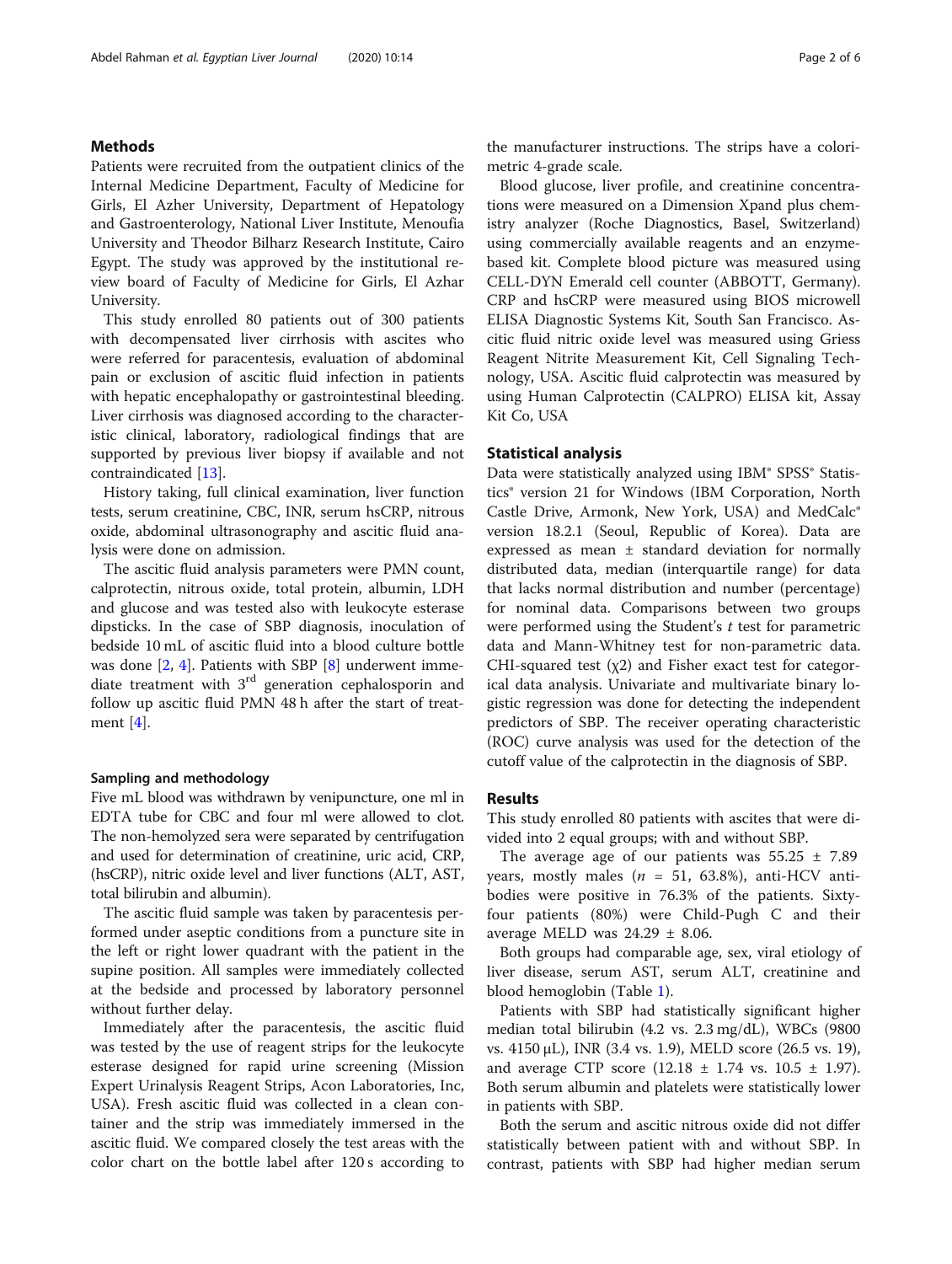#### <span id="page-2-0"></span>Table 1 Comparison of patients with and without SBP

|                                | None             | SBP              | $\overline{P}$ |           |
|--------------------------------|------------------|------------------|----------------|-----------|
|                                | $n = 40$         | $n = 40$         |                |           |
| Age (years)                    | $54.75 \pm 8.19$ | $55.75 \pm 7.64$ | 0.574          | <b>NS</b> |
| Males                          | 25 (62.5%)       | 26 (65%)         | 0.816          | <b>NS</b> |
| Females                        | 15 (37.5%)       | 14 (35%)         |                |           |
| <b>HCV</b>                     | 30 (75%)         | 31 (77.5%)       | 0.793          | <b>NS</b> |
| <b>HBV</b>                     | 10 (25%)         | 9(22.5%)         |                |           |
| CTP B                          | 12 (30%)         | 4 (10%)          | 0.025          | S         |
| CTP C                          | 28 (70%)         | 36 (90%)         |                |           |
| Total bilirubin (mg/dL)        | 2.3(1.28)        | 4.2(4.9)         | 0.001          | S         |
| Albumin (mg/dL)                | 2.25(1.1)        | 1.8(0.8)         | 0.006          | S.        |
| AST (U/L)                      | 77.50 (28)       | 73 (17.25)       | 0.083          | <b>NS</b> |
| ALT (U/L)                      | 46.00 (26.25)    | 43 (21.25)       | 0.146          | <b>NS</b> |
| Hemoglobin (g/dL)              | $10.10 \pm 1.71$ | $10.11 \pm 1.14$ | 0.969          | <b>NS</b> |
| $WBCs$ ( $\mu L$ )             | 4150 (5475)      | 9800 (4375)      | 0.001          | S         |
| Platelets (µL)                 | 89,000 (22,250)  | 82,500 (32,750)  | 0.008          | S         |
| <b>INR</b>                     | 1.9(0.7)         | 3.4(1.45)        | 0.001          | S         |
| Creatinine (mg/dL)             | 1.1(0.85)        | 1.65(1.4)        | 0.274          | <b>NS</b> |
| CTP                            | $10.5 \pm 1.97$  | $12.18 \pm 1.74$ | 0.001          | S         |
| MELD                           | 19(8)            | 26.5(11)         | 0.001          | S         |
| Ascitic PMN                    | 65 (76.75)       | 657.5 (652)      | 0.001          | S         |
| Ascitic total protein          | 0.41(0.85)       | 0.8(0.75)        | 0.004          | S         |
| Ascitic albumin                | 0.11(0.35)       | 0.22(0.38)       | 0.025          | S         |
| Ascitic glucose                | 126 (110)        | 125.5 (116.75)   | 0.769          | <b>NS</b> |
| Ascitic LDH                    | 20.65 (26.65)    | 101 (198.25)     | 0.001          | S         |
| Serum NO (µM)                  | 15.5 (8.78)      | 17 (12.2)        | 0.357          | <b>NS</b> |
| Ascitic NO (µM)                | 5.6(6.4)         | 6.2(4.5)         | 0.739          | <b>NS</b> |
| Serum CRP (mg/dL)              | 12 (11.5)        | 49 (66.25)       | 0.001          | S         |
| Serum hsCRP (ng/dL)            | 23,750 (52,200)  | 58,000 (0)       | 0.001          | S         |
| Ascitic calprotectin (ng/mL)   | 1.1(0.6)         | 7.57 (6.76)      | 0.001          | S         |
| Ascitic leucocyte esterase +ve | $1(2.5\%)$       | 38 (95%)         | 0.001          | S         |

CTP Child-Pugh, CRP C-reactive protein, hsCRP High sensitivity C-reactive protein, LDH Lactate dehydrogenase, MELD Model for End-Stage Liver Disease, NS Nonstatistically significant, NO Nitrous oxide, S Statistically significant, PMN Polymorphonuclear leucocyte count

Data are expressed as mean ± standard deviation for normally distributed data, median (interquartile range) for data that lacks normal distribution and number (percentage) for nominal data.

CRP (49 vs. 12 mg/dL), hsCRP (58,000 vs. 23,750 ng/dL) and ascitic calprotectin (7.57 vs. 1.1 ng/mL). The ascitic leucocyte esterase test was positive in 95% of SBP patients in contrast to 2.5% patients without SBP.

As shown in Table 2 and Fig. [1](#page-3-0), ascitic calprotectin >2 ng/mL had 90% sensitivity, 92.5% specificity, 92.3% positive predictive value and 90.2% negative predictive value (AUC 0.963, 95% C.I 0.895–0.992,  $P = 0.001$ ).

By univariate analysis, the independent predictors of SBP (Table [3\)](#page-3-0) were MELD (odds = 1.2), serum CRP  $(odds = 1.1)$ , serum hsCRP  $(odds = 1)$  and ascitic calprotectin (odds = 7.4). On multivariate analysis, only ascitic

|                                  | <b>Table 2</b> The receiver operating characteristic (ROC) curve |
|----------------------------------|------------------------------------------------------------------|
| analysis of ascitic calprotectin |                                                                  |

|                | PCT         |
|----------------|-------------|
| <b>AUC</b>     | 0.963       |
| $\overline{P}$ | 0.001       |
| 95% C.I        | 0.895-0.992 |
| Cutoff         | >2          |
| Sensitivity    | 90%         |
| Specificity    | 92.5%       |
| PPV            | 92.3%       |
| <b>NPV</b>     | 90.2%       |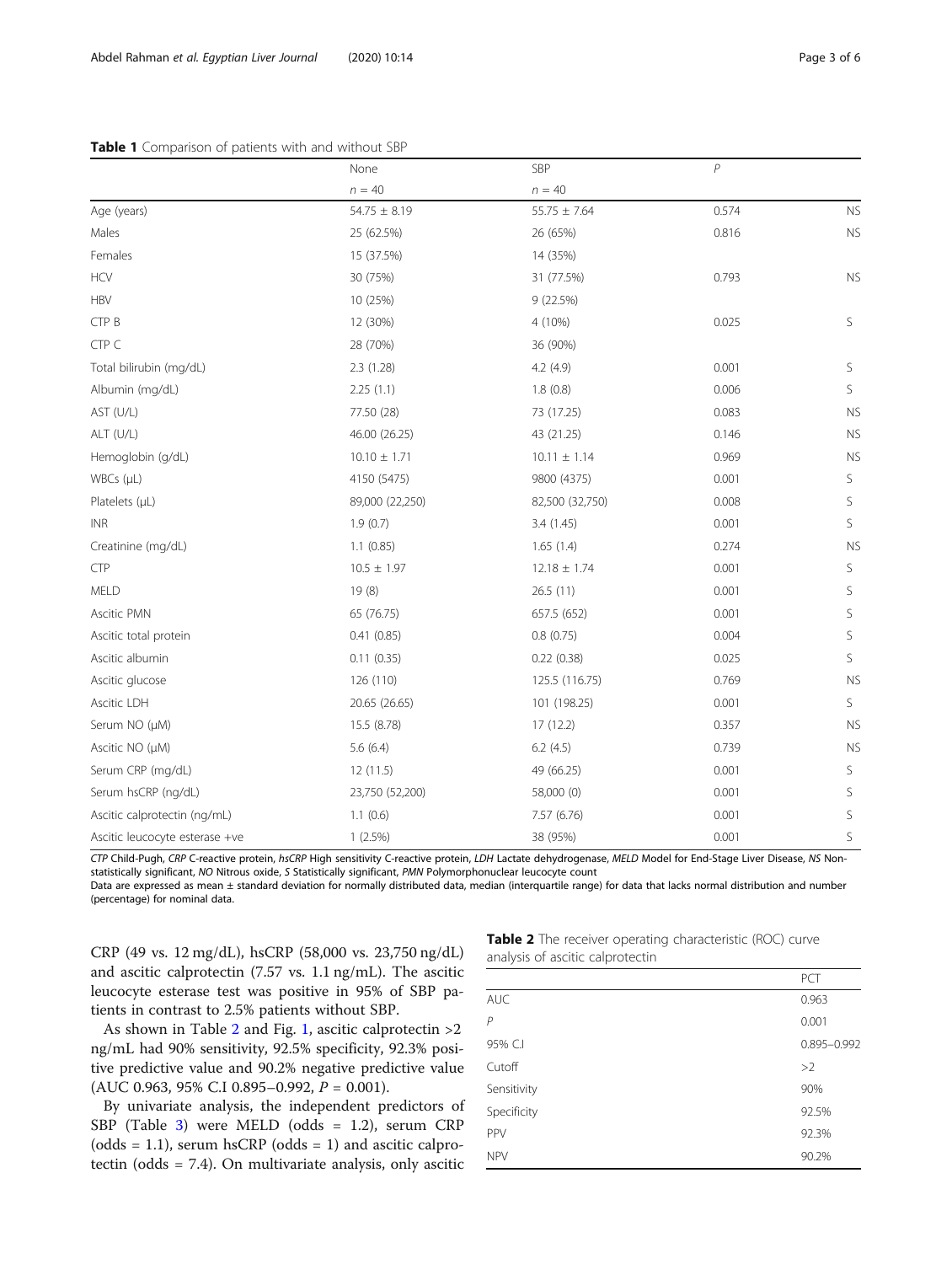<span id="page-3-0"></span>Abdel Rahman et al. Egyptian Liver Journal (2020) 10:14 Page 4 of 6



calprotectin (odds  $= 13.1$ ) was the independent predictor of SBP.

#### **Discussion**

The gold standard test for SBP is ascitic fluid analysis with measurement of the PMN. It is useful for the diagnosis and monitoring of treatment. The culture of the ascitic fluid may be positive if was done correctly [\[4](#page-4-0)].

There is a variant of SBP that is called culture-negative neutrocytic ascites. It is characterized by elevated ascitic fluid PMN but the culture is negative. It is managed exactly as classic SBP. Such cases would be missed if cul-tures were not done [\[5](#page-4-0)].

The manual PMN counting is time consuming, laborious and required some experience to avoid intra- and inter-observer variability. So, a simple rapid bedside test would be useful clinically [\[14](#page-4-0)].

Calprotectin is acute-phase inflammatory protein that is released from the PMN. Calprotectin has anti-proliferative and antimicrobial properties [[14](#page-4-0)]. Calprotectin is used

clinically widespread in the diagnosis and monitoring treatment of inflammatory bowel disease [\[15\]](#page-4-0).

In an earlier study [\[11](#page-4-0)], patients with liver cirrhosis had higher fecal calprotectin compared with the control. Fecal calprotectin correlated with hepatic encephalopathy grade and SBP.

Later on, studies were conducted on ascitic calprotectin [\[12](#page-4-0), [14,](#page-4-0) [16](#page-4-0)–[18\]](#page-5-0). Ascitic calprotectin could be measured by either enzyme-linked immunosorbent assay (ELISA) or a point-of-care (POC) lateral flow assay with the Quantum Blue® Reader [\[16\]](#page-4-0).

Burri et al. [[16\]](#page-4-0) reported that patients with SBP had statistically higher values of ascitic calprotectin that was measured by two techniques namely ELISA and POC. A cutoff value (0.63 μg/mL) measured by ELISA had 94.8% sensitivity, 89.2% specificity, 60% PPV and 99% NPV. A cutoff value (0.51 μg/mL) measured by PCO had 100% sensitivity, 84.7% specificity, 100% PPV and 87.7% NPV. Both techniques were useful with excellent correlation.

Two studies assessed the ratio of ascitic calprotectin to ascitic total protein. One study [[17\]](#page-4-0) found that ratio was useful for SBP diagnosis unlike the other one [[12\]](#page-4-0).

Fernandes et al. [[12](#page-4-0)] studied 88 patients of whom 41 had SBP. They were mainly males and alcoholics. Higher ascitic calprotectin was found. A cutoff value (1.57 μg/ mL) measured by POC had 87.8% sensitivity, 97.9% specificity, 97.3% PPV and 90.2% NPV.

In the study conducted by Abdel-Razik et al. [[18](#page-5-0)], patients with SBP had higher calprotectin, serum procalcitonin, serum and ascites TNF-α, IL-6. A cutoff value of 94 ng/mL had 94.3% sensitivity, 91.8% specificity, 93% PPV and 95% NPV.

In a recent French study  $[14]$  $[14]$  $[14]$ , a  $1.51 \mu$ g/mL cutoff measured by POC had 86.1% sensitivity, 92% specificity, 65.9% PPV and 97.3% NPV.

CRP is acute-phase protein that elevates in many inflammatory conditions. The hsCRP measures the low levels of CRP. The hsCRP has a higher sensitivity than CRP. Patients with SBP show elevated CRP levels that decrease with treatment [\[12](#page-4-0), [14,](#page-4-0) [19](#page-5-0)]. Only one study by Guler et al. [[6\]](#page-4-0) assessed the role of serum hsCRP in nonneutrocytic ascites. They found that hsCRP was higher in patients with SBP and non-neutrocytic ascites

Table 3 Independent predictors of SBP

|                      |      | Univariate analysis |                 |      | Multivariate analysis |                 |  |
|----------------------|------|---------------------|-----------------|------|-----------------------|-----------------|--|
|                      | Odds | D                   | 95% C.I.        | Odds |                       | 95% C.I.        |  |
| Age                  | 1.0  | 0.569               | $0.961 - 1.075$ | 0.9  | 0.285                 | $0.701 - 1.110$ |  |
| <b>MELD</b>          | 1.2  | 0.001               | 1.103-1.319     | 1.1  | 0.438                 | $0.843 - 1.486$ |  |
| Ascitic calprotectin | 7.4  | 0.001               | 2.420-22.855    | 13.1 | 0.009                 | 1.886-90.405    |  |
| Serum CRP            | 1.1  | 0.001               | 1.038-1.105     |      | 0.101                 | $0.986 - 1.171$ |  |
| Serum hsCRP          | 1.0  | 0.001               | 1.000-1.000     | 1.0  | 0.979                 | 1.000-1.000     |  |

MELD Model for End-Stage Liver Disease, CRP C-reactive protein, hsCRP High sensitivity C-reactive protein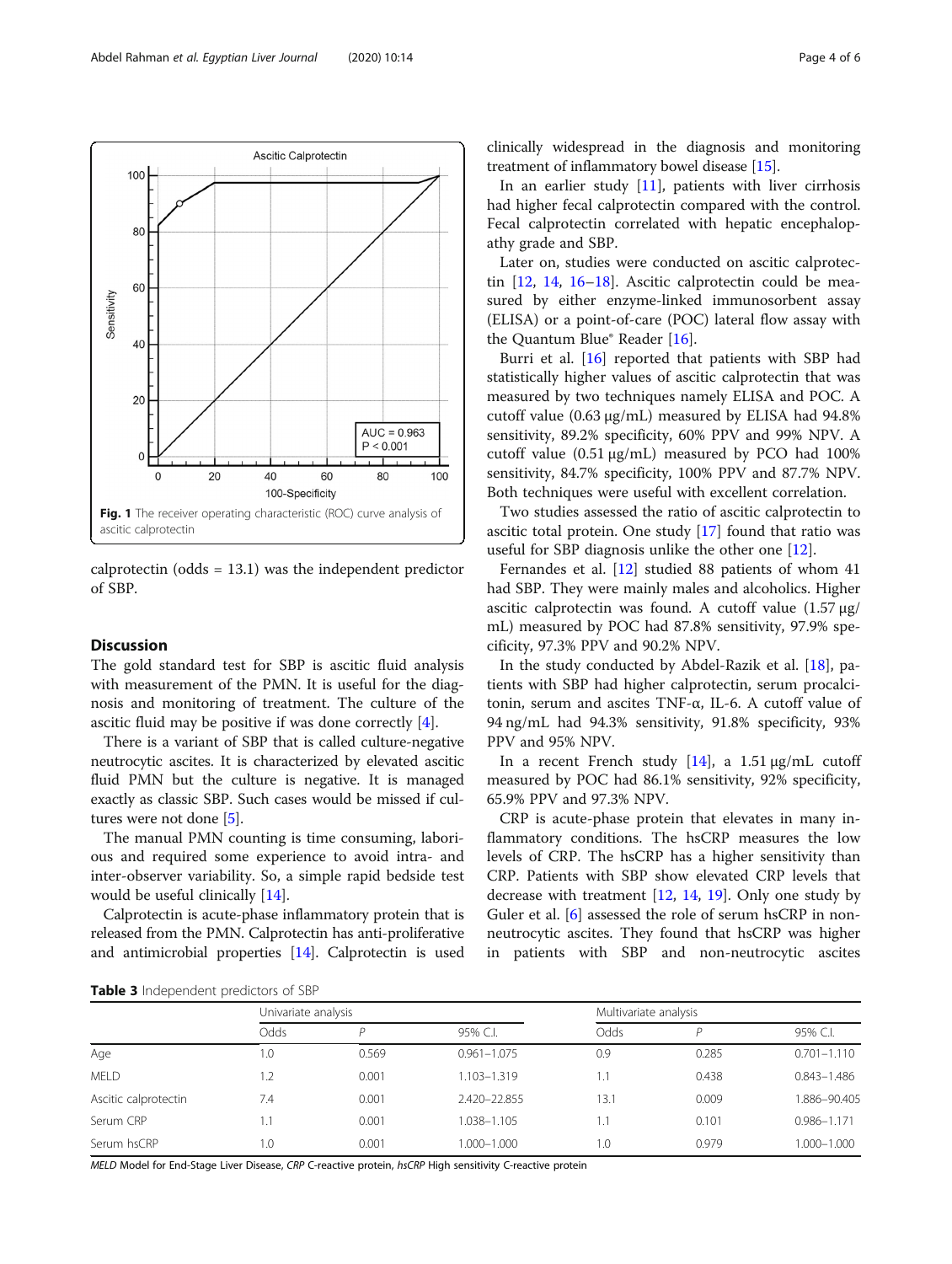<span id="page-4-0"></span>compared with the control. The levels decreased with antibiotic therapy. Leukocyte esterase is an enzyme produced by PMN in response to inflammation. It can be detected by leucocyte esterase reagent strips.

In the current study, the measurement of serum or ascitic nitrous oxide did not add a benefit in SBP diagnosis. Patients with SBP had higher serum CRP level, which is consistent with the other studies [12, 14, [19](#page-5-0)]. Furthermore, serum hsCRP was higher in SBP patients in accord with Guler et al. [6] study. Most patients had positive ascitic leucocyte esterase test (95%) in contrast few patients in the control group.

Calprotectin was significantly higher in SBP patients. Calprotectin >2 ng/mL had 90% sensitivity, 92.5% specificity, 92.3% positive predictive value and 90.2% negative predictive value. The cutoff is completely different from other studies [11, 14, 16, [18\]](#page-5-0) even measured by ELISA but the sensitivity and specificity are high as reported by other studies [11, 14, 16, [18](#page-5-0)]. In fact, the methodology of measurement should be standardized in the next studies.

#### Limitations of the study

The number of patients is small, we did not follow the treatment measuring calprotectin and so the recurrence.

#### Conclusion

Ascitic calprotectin is a useful marker for spontaneous bacterial peritonitis diagnosis.

#### Abbreviations

CRP: C-reactive protein; CTP: Child-Pugh; hsCRP: High sensitivity C-reactive protein; LDH: Lactate dehydrogenase; MELD: Model for End-Stage Liver Disease; NO: Nitrous oxide; PMN: Polymorphonuclear leucocyte count; ROC: Receiver operating characteristic curve; SBP: Spontaneous bacterial peritonitis

#### Acknowledgements

None

#### Authors' contributions

MMS, MAE and AY contributed to data collection. EMA, AA, FAA and EAE contributed to study design. AA and EMA contributed to manuscript writing and final revision. All authors have read and approved the manuscript.

#### Funding

None

#### Availability of data and materials

Not applicable

#### Ethics approval and consent to participate

The institutional review board of Faculty of Medicine for Girls, El Azhar University (IRB 258765/2017). Written consent was used.

#### Consent for publication

All patients signed an informed written consent before enrollment.

#### Competing interests

The authors declare that they have no competing interests.

#### Author details

<sup>1</sup>Department of Internal Medicine, Faculty of Medicine for Girls, El Azhar University, Cairo, Egypt. <sup>2</sup>Department of Hepatology and Gastroenterology, National Liver Institute, Menoufia University, Shebeen El-Kom 32511, Egypt. <sup>3</sup>Department of Hepatology and Gastroenterology, Theodor Bilharz Research Institute, Cairo, Egypt. <sup>4</sup>Department of Internal Medicine, Faculty of Medicine, Assiut University, Asyut, Egypt. <sup>5</sup>Department of Medical Microbiology and Immunology, Faculty of Medicine, Cairo University, Cairo, Egypt.

#### Received: 4 October 2019 Accepted: 23 January 2020 Published online: 27 February 2020

#### References

- 1. Mohamed A, Atef M, Alsebaey A, Musa Elhabshy M, Salama M (2017) Combined spontaneous bacterial empyema and peritonitis in cirrhotic patients with ascites and hepatic hydrothorax, Arab. J Gastroenterol 18(2): 104–107
- 2. Xiol X, Castellvi JM, Guardiola J, Sese E, Castellote J, Perello A, Cervantes X, Iborra MJ (1996) Spontaneous bacterial empyema in cirrhotic patients: a prospective study. Hepatology 23(4):719–723
- 3. Bernardi M (2010) Spontaneous bacterial peritonitis: from pathophysiology to prevention. Intern Emerg Med 5(Suppl 1):S37–S44
- 4. European Association for the Study of the Liver (2010) EASL clinical practice guidelines on the management of ascites, spontaneous bacterial peritonitis, and hepatorenal syndrome in cirrhosis. J Hepatol 53(3):397–417
- 5. Marciano S, Diaz JM, Dirchwolf M, Gadano A (2019) Spontaneous bacterial peritonitis in patients with cirrhosis: incidence, outcomes, and treatment strategies. Hepat Med 11:13–22
- 6. Guler K, Vatansever S, Kayacan SM, Salmayenli N, Akkaya V, Erk O, Palanduz A (2009) High sensitivity C-reactive protein in spontaneous bacterial peritonitis with nonneutrocytic ascites. Hepatogastroenterology 56(90):452–455
- 7. Wu H, Chen L, Sun Y, Meng C, Hou W (2016) The role of serum procalcitonin and C-reactive protein levels in predicting spontaneous bacterial peritonitis in patients with advanced liver cirrhosis. Pak J Med Sci 32(6):1484–1488
- 8. Fouad TR, Abdelsameea E, Elsabaawy M, Ashraf Eljaky M, Zaki El-Shenawy S, Omar N (2019) Urinary neutrophil gelatinase-associated lipocalin for diagnosis of spontaneous bacterial peritonitis. Trop Doct 49475519830265
- Parsi MA, Saadeh SN, Zein NN, Davis GL, Lopez R, Boone J, Lepe MR, Guo L, Ashfaq M, Klintmalm G, McCullough AJ (2008) Ascitic fluid lactoferrin for diagnosis of spontaneous bacterial peritonitis. Gastroenterology 135(3):803–807
- 10. Abdel-Razik A, Eldars W, Elhelaly R, Eldeeb AA, Abdelsalam M, El-Wakeel N, Aboulmagd A (2018) Homocysteine: a new diagnostic marker in spontaneous bacterial peritonitis. Eur J Gastroenterol Hepatol 30(7):779–785
- 11. Gundling F, Schmidtler F, Hapfelmeier A, Schulte B, Schmidt T, Pehl C, Schepp W, Seidl H (2011) Fecal calprotectin is a useful screening parameter for hepatic encephalopathy and spontaneous bacterial peritonitis in cirrhosis. Liver Int 31(9):1406–1415
- 12. Fernandes SR, Santos P, Fatela N, Baldaia C, Tato Marinho R, Proença H, Ramalho F, Velosa J (2016) Ascitic calprotectin is a novel and accurate marker for spontaneous bacterial peritonitis. J Clin Lab Anal 30(6):1139–1145
- 13. Schuppan D, Afdhal NH (2008) Liver cirrhosis. Lancet 371(9615):838–851
- 14. Weil D, Heurgue-Berlot A, Monnet E, Chassagne S, Cervoni J-P, Feron T, Grandvallet C, Muel E, Bronowicki J-P, Thiefin G, Di Martino V, Bardonnet K, Thévenot T (2019) Accuracy of calprotectin using the Quantum Blue Reader for the diagnosis of spontaneous bacterial peritonitis in liver cirrhosis. Hepatol Res 49(1):72–81
- 15. Reenaers C, Bossuyt P, Hindryckx P, Vanpoucke H, Cremer A, Baert F (2018) Expert opinion for use of faecal calprotectin in diagnosis and monitoring of inflammatory bowel disease in daily clinical practice. United European Gastroenterol J 6(8):1117–1125
- 16. Burri E, Schulte F, Muser J, Meier R, Beglinger C (2013) Measurement of calprotectin in ascitic fluid to identify elevated polymorphonuclear cell count. World J Gastroenterol 19(13):2028–2036
- 17. Lutz P, Pfarr K, Nischalke HD, Kramer B, Goeser F, Glassner A, Wolter F, Kokordelis P, Nattermann J, Sauerbruch T, Hoerauf A, Strassburg CP, Spengler U (2015) The ratio of calprotectin to total protein as a diagnostic